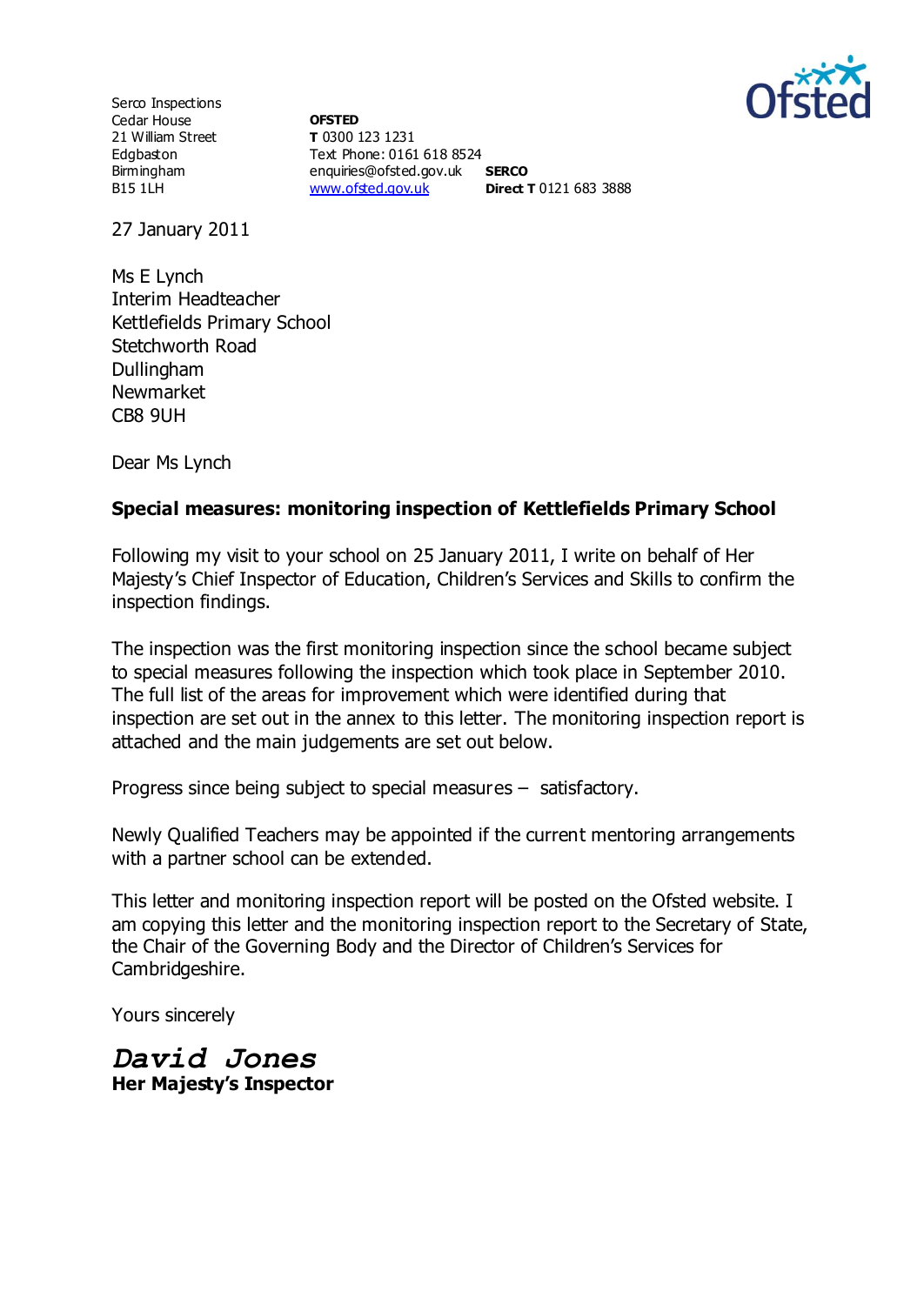

# **Annex**

## **The areas for improvement identified during the inspection which took place in September 2010.**

Ensure that the quality of teaching and support leads to pupils making consistently good progress by:

- ensuring leaders understand the strengths and weaknesses of all school staff and plan bespoke professional development
- improving teachers' subject knowledge and expectations
- providing opportunities for teachers to work alongside expert colleagues to share and promote good practice
- providing teaching assistants and other adult helpers with training, regular guidance and support so they can effectively promote learning for groups and individuals.

Increase the capacity of leaders by:

- providing support and training for subject leaders and the acting deputy headteacher so they are able to demonstrate a capacity to fulfil their roles independently
- developing the ability of leaders at all levels to contribute to school improvement
- ensuring that senior leaders have the skills to engage the full range of stakeholders in the school improvement process
- ensuring the governing body challenges and supports the school effectively and that all statutory duties are met.

Improve behaviour by:

- improving the quality of teaching
- ensuring expectations of behaviour are well understood, consistent and continually reinforced by all staff
- providing opportunities for pupils to be involved in the design of rewards and sanctions so they are meaningful to them.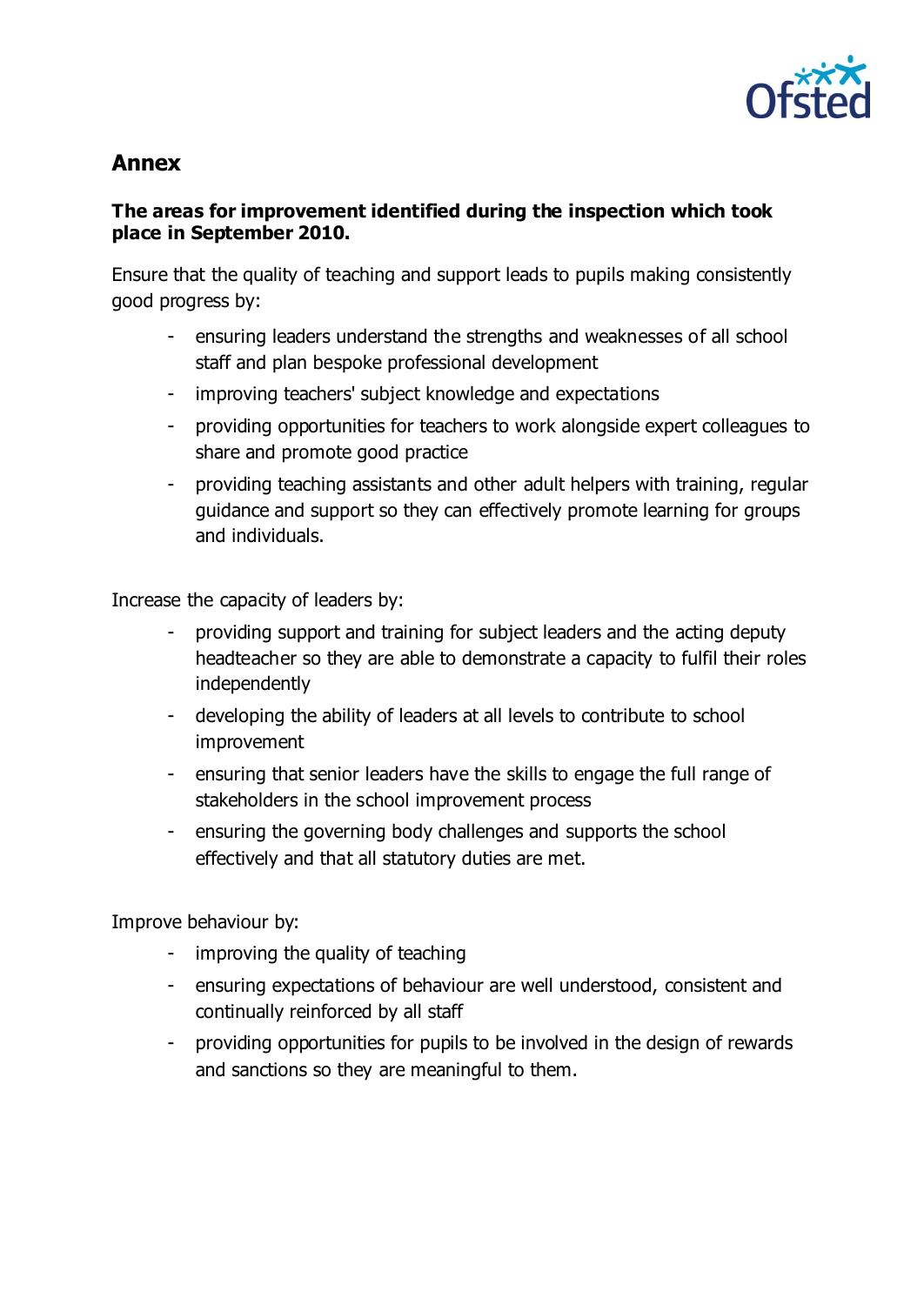

Regain the confidence of parents and staff by:

- ensuring communication is regular, positive, honest and proportionate
- ensuring that staff and parents are consulted about significant changes, so they have the opportunity to contribute to the vision and direction of the school
- ensure that feedback to parents and staff about their views includes proposed actions and the reasons for these.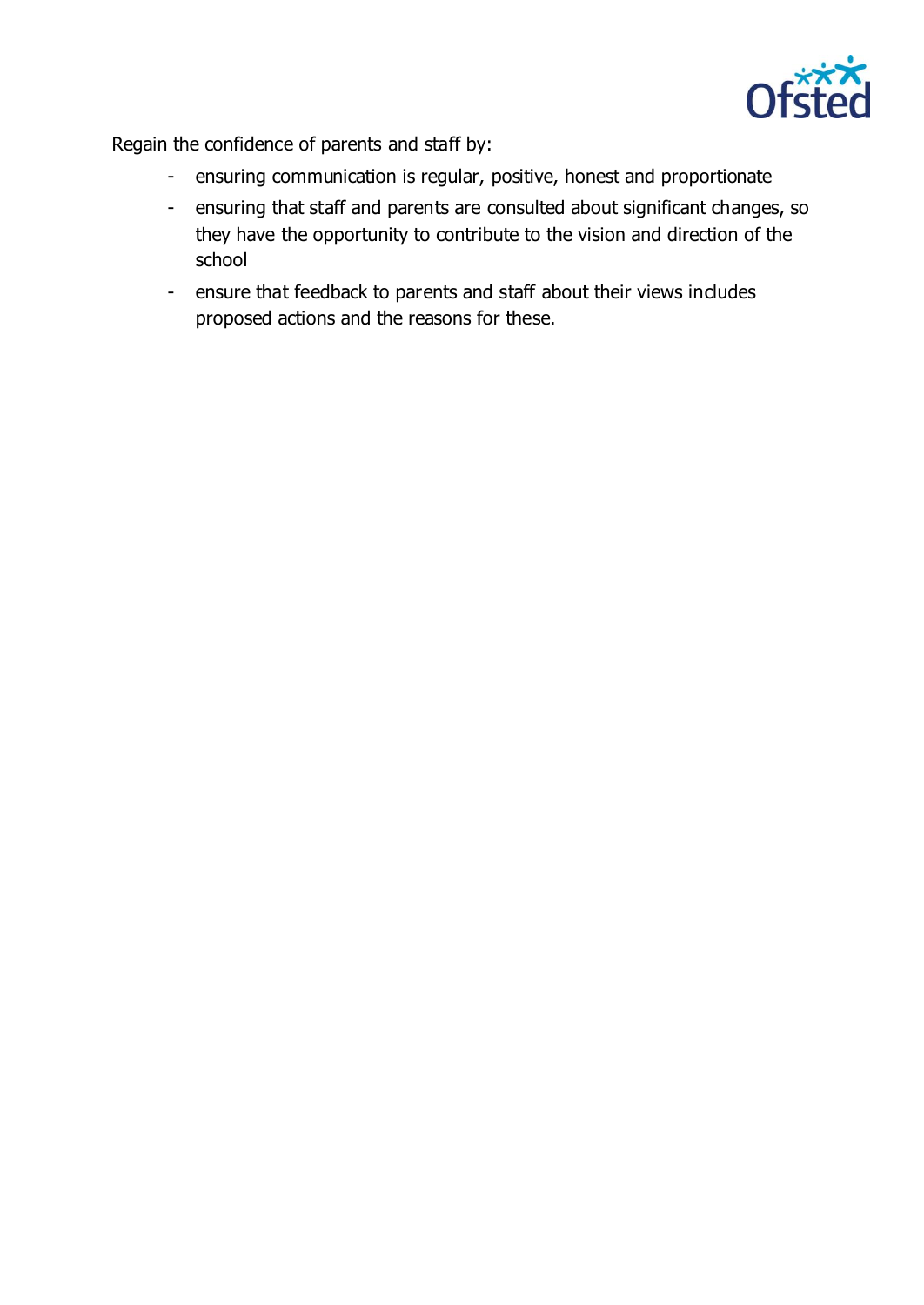

# **Special measures: monitoring of Kettlefields Primary School**

## **Report from the first monitoring inspection on 25 January 2011**

#### **Evidence**

One of Her Majesty's Inspectors (HMI) observed the school's work, scrutinised documents and met with the interim headteacher, groups of pupils, parents, the Chair of the Governing Body and other governors, a representative from the local authority, and all members of staff.

#### **Context**

The previous headteacher resigned her post with effect from the 1 November 2010. The local authority has provided the governing body with the services of a local authority inspector to fulfil the role of headteacher for as long as required. A temporary Year 5 and 6 teacher requested release from her contact during the autumn half term and left immediately. A supply teacher took responsibility for this class for the remainder of the autumn term. One of the permanent members of staff who acted as deputy headteacher during this period has reverted to her former position. A new acting deputy headteacher was appointed at the beginning of the January term on a one year contract. A special needs coordinator has been appointed on a part-time contract.

#### **Pupils' achievement and the extent to which they enjoy their learning**

The outcomes of the 2010 national tests for pupils in Years 6 were more positive than the previous year; outcomes were above the national average in English and mathematics. The results of the teacher assessment conducted in Year 2 continue the five year profile of positive results in reading, writing and mathematics. Each of these key areas produced outcomes above the national figure although results in mathematics were significantly above the national average. Almost all of the 2011 Year 6 pupils made the expected progress in English, Key Stage 1 to 2. However, only three-quarters of this group made the same progress in mathematics. The three year trend in educational value added in mathematics at Key Stage 2 has been significantly below the national average.

HMI visited all teaching groups. Progress was at least satisfactory on all occasions and good for some individuals and groups. Number work was observed in the Early Years Foundation Stage, Key Stage 1 and Key Stage 2; whereas pupils made a confident start with mental arithmetic in the younger classes, the older pupils showed less confidence. Pupils in Years 5 and 6 made errors with place value when subtracting and pupils in Year 3 and 4 struggled with addition of 3 and 4 digit numbers.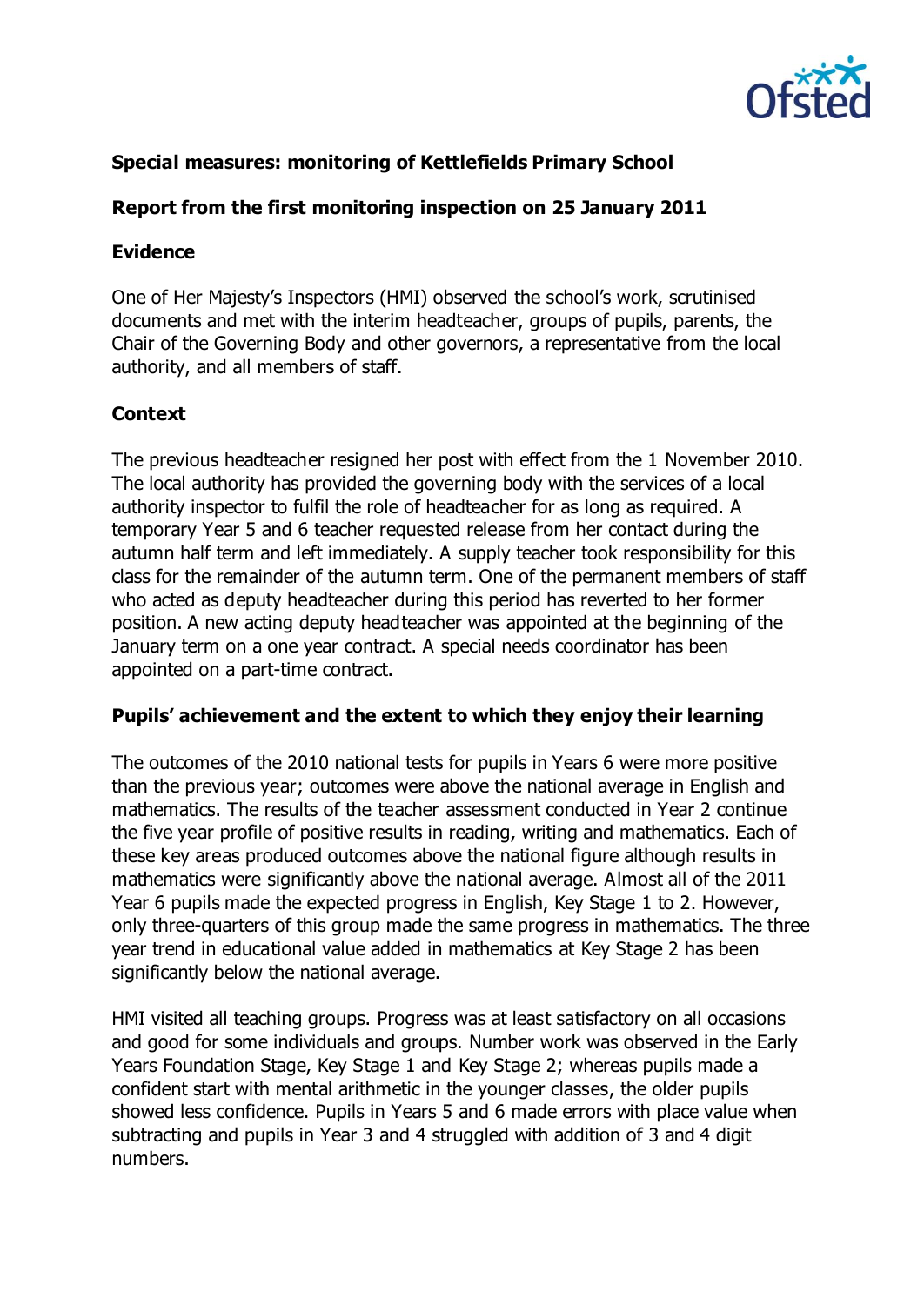

A brief scrutiny of the pupils' mathematics books from Years 1 to 6 points to a pattern of inconsistency in the teaching of key skills and some incomplete work, related to a lack of concentration rather than ability. HMI will conduct a detailed scrutiny of the pupils' English and mathematics books with the subject coordinators and senior staff during the summer term monitoring visit.

The school is beginning to assemble a detailed assessment data base to monitor pupil progress. The school believes that all pupils in Year 6 are likely to achieve the level expected for their age in the national tests; however, pupil progress towards the high level targets is more variable. The impact of assessment for learning will be reviewed at each monitoring visit.

## **Other relevant pupil outcomes**

The pupils' behaviour was satisfactory overall; however, HMI observed pupils in Years 3 to 6 who quietly disengaged themselves from the lesson or worked at the slowest pace they could, even when perfectly capable of completing the task set. Some individuals deliberately disengage from the task unless directly supervised while others are distracted by those around them. Staff are working hard to address this matter. The inspector has asked the school to send evidence of children's progress and/or their attitude to learning, home for their parents and carers to review. In contrast, many pupils are pleased to help their peers in class, work diligently in lessons and give freely of their time at break and lunch to make a positive contribution to the school.

HMI found time each morning to meet parents and carers at the school gate. In these informal discussions it was evident that: communications between the school and families had improved; parents and carers felt behaviour was better; their children were happy at school; and that they had renewed confidence in the new leadership team. A number of parents and carers expressed pleasure with the changes in teaching and learning introduced in Years 5 and 6.

Progress since the last section 5 inspection:

- **IMPROVE behaviour by:** 
	- improving the quality of teaching
	- ensuring expectations of behaviour are well understood, consistent and continually reinforced by all staff
	- providing opportunities for pupils to be involved in the design of rewards and sanctions so they are meaningful to them – satisfactory.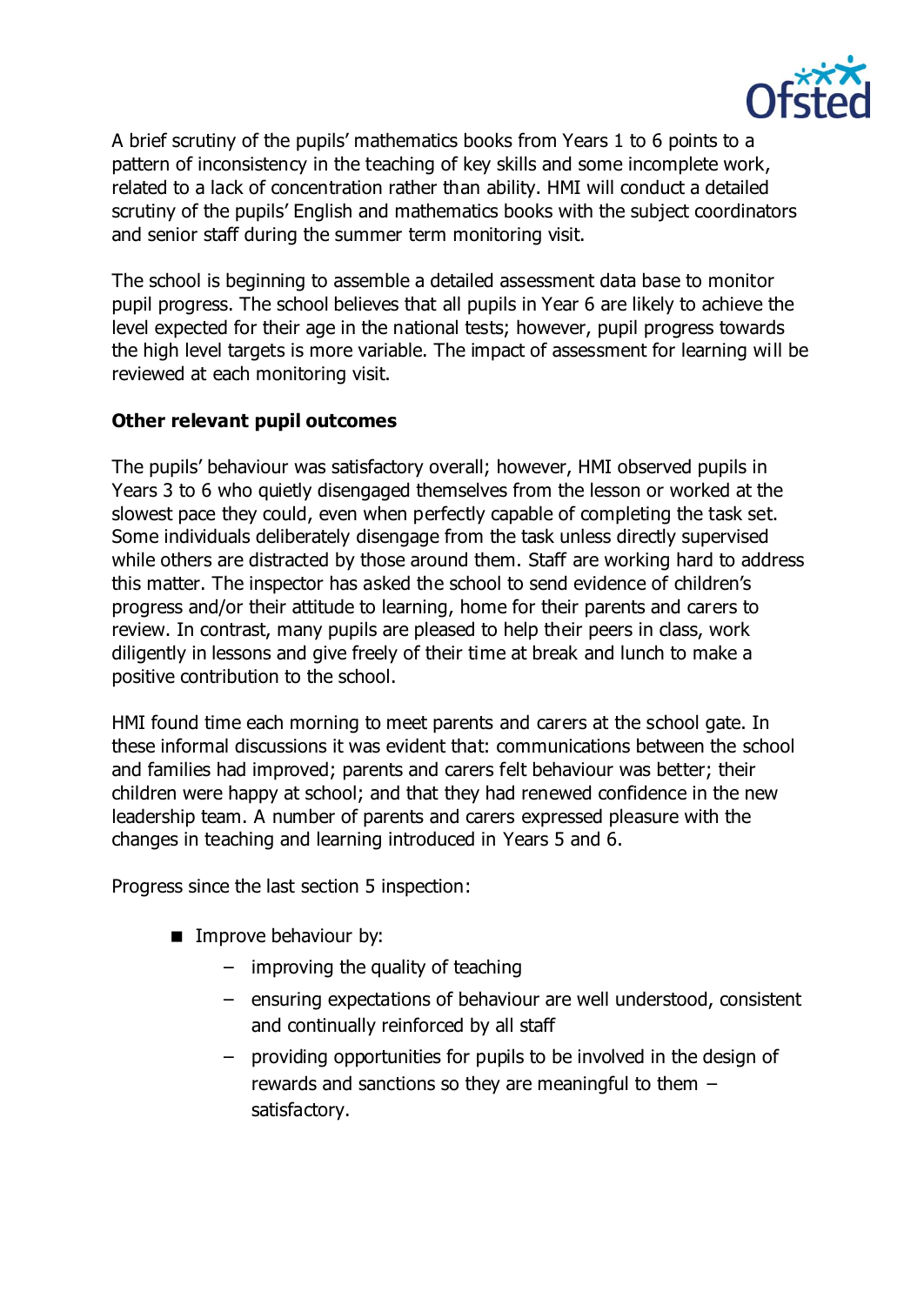

- Regain the confidence of parents and staff by:
	- ensuring communication is regular, positive, honest and proportionate
	- ensuring that staff and parents are consulted about significant changes, so they have the opportunity to contribute to the vision and direction of the school
	- ensure that feedback to parents and staff about their views includes proposed actions and the reasons for these – good.

# **The effectiveness of provision**

Teaching and learning was satisfactory in all the lessons observed. Small group work led by teaching assistants was appropriate and many of these sessions provided clear instruction. Not all small group work consistently emphasises the need to complete basic tasks, for example, such as writing on a line. Pupils made good progress when tasks were engaging, questioning was precise and well-directed and, most importantly, the need to complete work in a given time was made clear. Some whole class introductions take a significant part of the lessons and, despite good questioning, off-task behaviour develops. The best questioning drew articulate responses from pupils who used subject vocabulary accurately and displayed an ability to think logically.

The less effective lessons or parts of lessons could be attributed to: weaknesses in transition between one part of the lesson and the next task that left some pupils unsure of what was required; times when the task or the information being presented was not visible to all pupils; or, quite simply, tasks that did not have demanding time frames. On some occasions, introductions failed to model a key aspect of the work the pupils would encounter and therefore presented the class with a difficulty that could hinder progress.

The inspector observed all of the staff who were available to teach. Three of the seven lessons were judged to provide effective teaching. The other lessons were satisfactory with some strengths and areas for development.

Progress since the last section 5 inspection:

- **E** Ensure that the quality of teaching and support leads to pupils making consistently good progress by:
	- ensuring leaders understand the strengths and weaknesses of all school staff and plan bespoke professional development
	- improving teachers' subject knowledge and expectations
	- providing opportunities for teachers to work alongside expert colleagues to share and promote good practice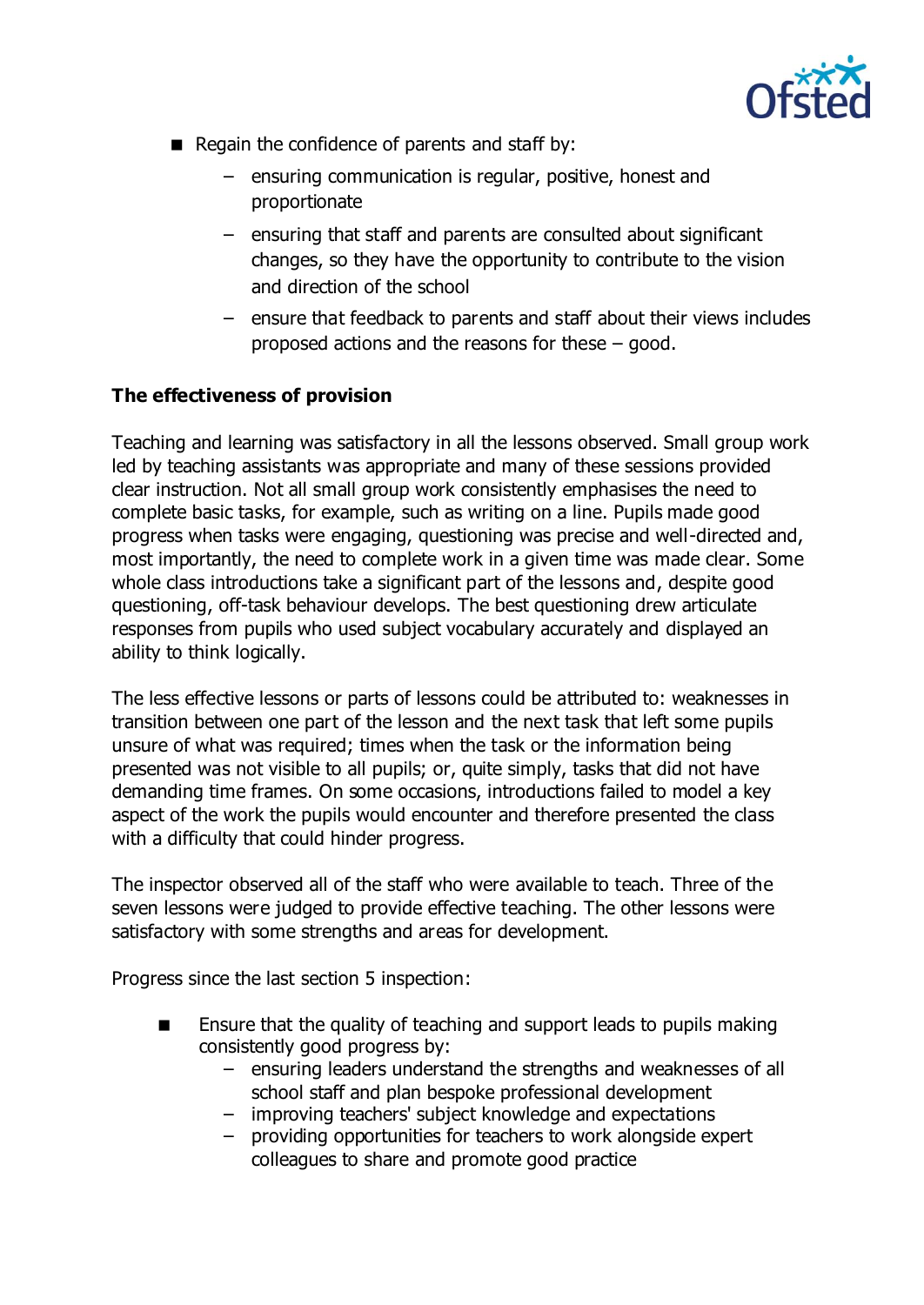

– providing teaching assistants and other adult helpers with training, regular guidance and support so they can effectively promote learning for groups and individuals – satisfactory.

### **The effectiveness of leadership and management**

The new leadership team has established a positive mood amongst the staff, and parents and carers comment that there has been a 'new beginning'. The interim headteacher is driving improvement and managing the support provided by the local authority effectively. Following the resignation of the substantive headteacher, the appointment of an experienced primary headteacher has been a very positive move. Similarly, the new deputy headteacher has the skills to be the lead practitioner as the school moves forward. Appropriate basic protocols and procedures are being put in place. For example, a special needs coordinator has been employed on a parttime contract to bring up-to-date the provision of support and the related administration.

The interim headteacher and deputy headteacher were invited to conduct some lesson observations with HMI. The views they expressed matched the judgements made by the inspector, demonstrating that the senior team has an accurate view of the school's strengths and areas requiring improvement.

Progress since the last section 5 inspection:

- Increase the capacity of leaders by:
	- providing support and training for subject leaders and the acting deputy headteacher so they are able to demonstrate a capacity to fulfil their roles independently
	- developing the ability of leaders at all levels to contribute to school improvement
	- ensuring that senior leaders have the skills to engage the full range of stakeholders in the school improvement process
	- ensuring the governing body challenges and supports the school effectively and that all statutory duties are met – good.

#### **External support**

The local authority has responded rapidly to the changing situation following the resignation of the previous headteacher. Having established a new leadership team, much of the developmental work in the local authority statement of action has been superseded. New ideas on how to support the school are rightly being considered, for example the mentoring of the Early Years Foundation Stage coordinator, who is in her first year of teaching, by a an experienced colleague. The planned role of a National Leader of Education from a local high-performing school is rightly being